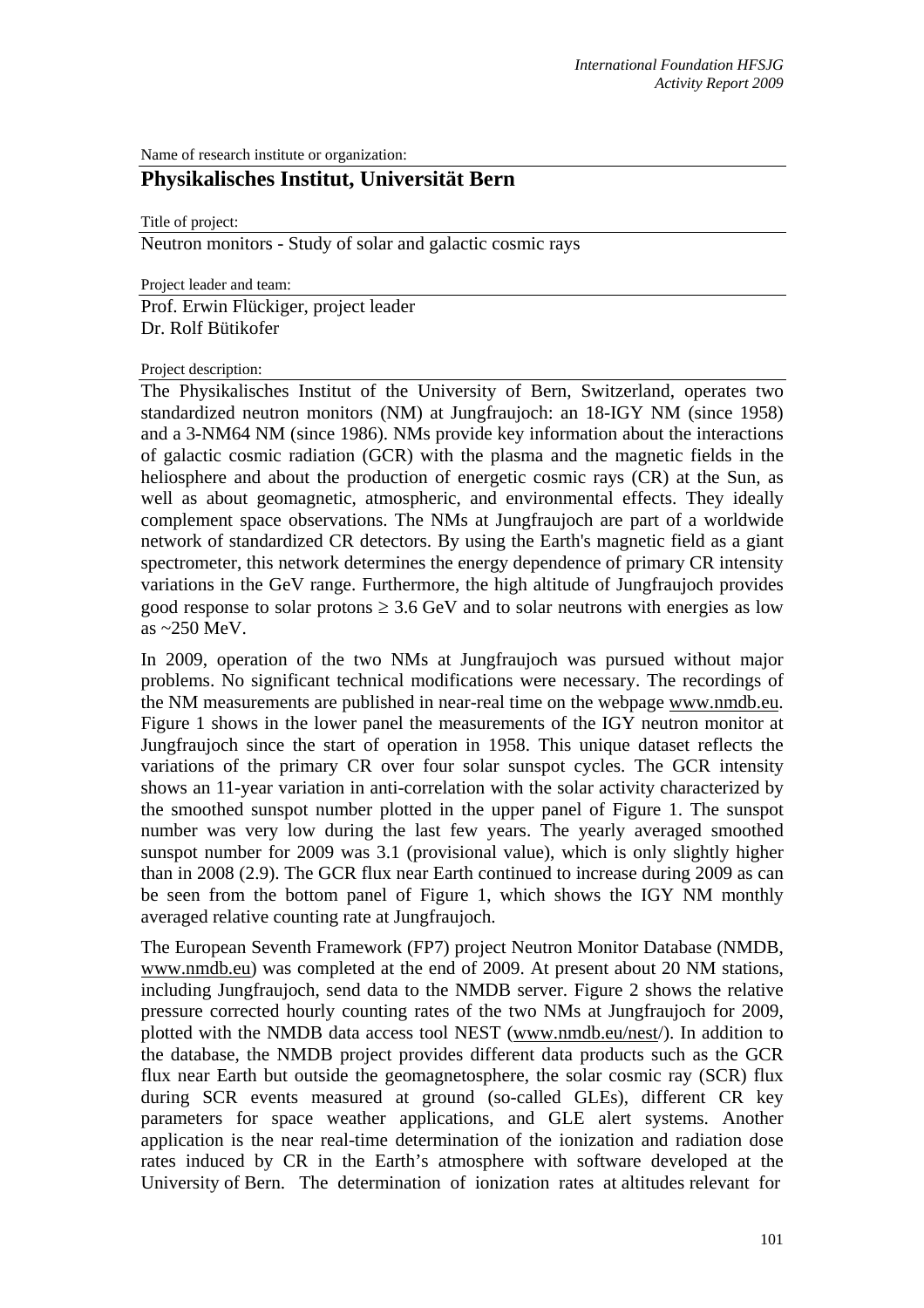

Figure 1: Smoothed sunspot numbers (top) and pressure corrected monthly average counting rates of IGY neutron monitor at Jungfraujoch (bottom) for the years 1958- 2009. The NM count rate is expressed in relative units with respect to May 1965.



Figure 2: Relative pressure corrected hourly counting rates of the NM64 neutron monitor (JUNG1, top curve) and of the IGY neutron monitor (JUNG, bottom curve) at Jungfraujoch for 2009, plotted with the NMDB user tool NEST (www.nmdb.eu/nest/).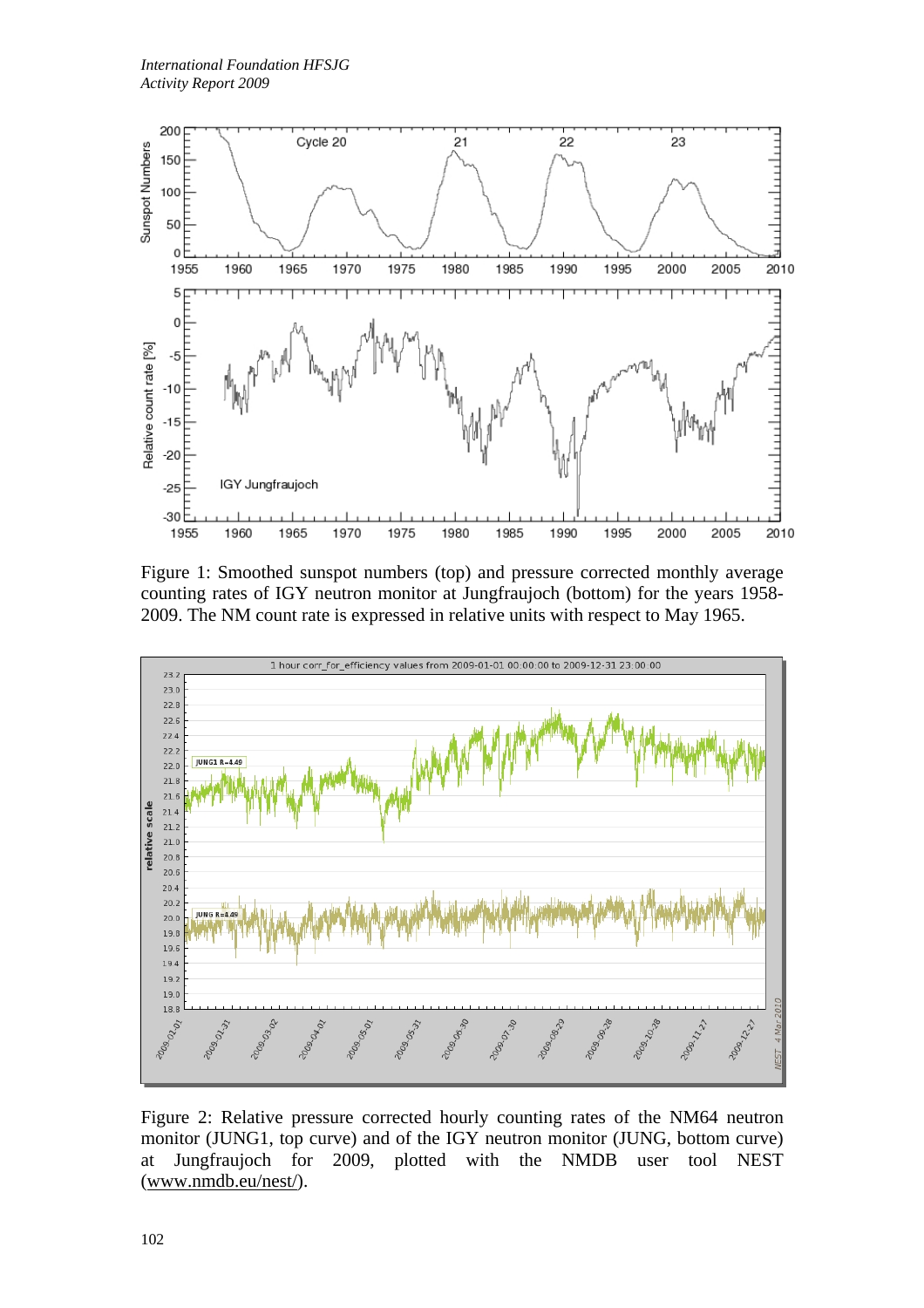atmospheric physics and chemistry, as well as the radiation dose rates at typical flight altitudes with high resolution in space and in time, has become of increasing interest in recent years. The Bern group therefore developed an application that determines in near real-time the ionization rate and the radiation dose rate induced by CR in the Earth's atmosphere based on the measurements of the NM network stored in NMDB. The computed ionization and radiation dose rates can be accessed via the NMDB website as a global contour plot for a user defined time. Figure 3 shows as an example the global contour plot of the ionization rate due to the galactic cosmic rays on 1 August 2009, 1200 UT. It is also possible to generate a time-profile plot of the ionization and radiation dose rate for a selected time interval at a user-defined geographic location. NMDB as a neutron monitor database and its applications provide a comprehensive resource not only for cosmic ray scientists, but also for scientists who investigate terrestrial effects of cosmic rays, as well as for interested citizens. The published effective radiation dose rates are of interest to airline companies and airline passengers who want to get an idea about the radiation exposure.



Figure 3: Global contours of computed ionization rates at an atmospheric depth of 700 g/cm<sup>2</sup> (~3.2 km asl) caused by GCR on 1 August 2009, 1200 UT.

Key words:

Astrophysics, cosmic rays, neutron monitors; solar, heliospheric and magnetospheric phenomena

Internet data bases: http://cosray.unibe.ch

Collaborating partners/networks:

International Council of the Scientific Union's (ICSU) Scientific Committee on Solar-Terrestrial Physics (SCOSTEP)

World Data Centers A (Boulder), B (Moscow), C (Japan), International GLE database

European FP7 Project Real-Time Database for High Resolution Neutron Monitor Measurements (NMDB): http://www.nmbd.eu